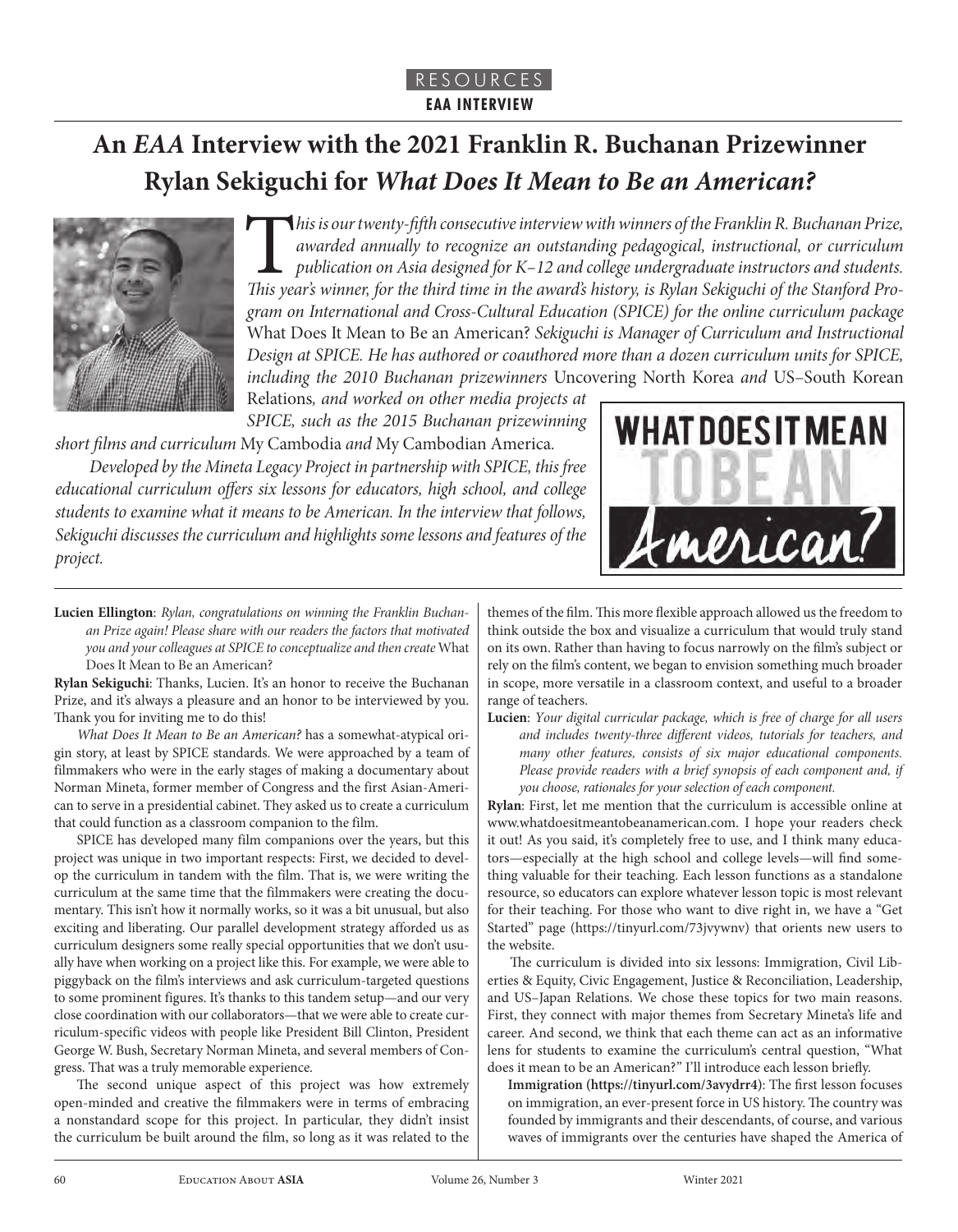# RESOURCES **EAA INTERVIEW**

today. This lesson explores that history. Students discuss the challenges and opportunities that immigrants have encountered—and still encounter—when settling in the United States, and they consider the roles that immigration, immigrant integration, and citizenship policies have played in the building of US society.

**Civil Liberties & Equity (https://tinyurl.com/4erhn3kz):** The second lesson explores civil liberties as an ideal, practice, and institution of modern democracy. It's especially fitting for government and civics courses, I think, but it also incorporates history and current events. Students assess the meaning and value of civil liberties, examine the contexts and conditions that have weakened civil liberties protections in the United States in the past, and delve into the history of the Japanese-American incarceration during World War II—a noteworthy civil liberties case study. In the second half of the lesson, students turn their attention to modern-day civil liberties and civil rights issues, and research a current-day issue of their choosing.

**Civic Engagement (https://tinyurl.com/ekstkwaa)**: In theory, students should already know that civic engagement is a vital ingredient for democratic societies. But what exactly constitutes civic engagement, and how can ordinary people take part in civic life? In this lesson, students discuss the meaning of civic engagement, differentiate among several "types" of civic engagement, and consider the many different ways—governmental and nongovernmental—that everyday Americans can be civically engaged. My favorite parts of the lesson are the case studies of lesser-known Americans in history whose civic engagement ultimately helped advance democracy in the United States. I think these examples reaffirm for students that everyone can make a difference in their communities.

**Justice & Reconciliation (https://tinyurl.com/4r935seu)**: At its core, this lesson examines the role that justice and reconciliation play in US society. As a case study, students learn about the Japanese-American redress movement, which spanned the 1960s to 1980s, and assess its value to both the Japanese-American community and to US society broadly. They then research various modern-day social justice issues and generate their own ideas for how to constructively address these issues. This lesson also includes six optional extension activities for teachers who want to dig deeper into the topic of justice and reconciliation.

**Leadership (https://tinyurl.com/y57bwxfm)**: In this lesson, students reflect on the characteristics of leadership through the lens of their own life experiences. Through self-reflection and discussion, they explore and refine their ideas about leadership, such as the characteristics of effective leadership and how to best foster those qualities in themselves and others. They are also introduced to a few basic leadership theories to help structure and expand the way they think about leadership. I think this lesson is best suited for an actual leadership class, but parts of it may also be useful in a government or civics course—particularly the video interviews with US presidents and legislators.

**US–Japan Relations (https://tinyurl.com/2yr6tmhk)**: The final lesson turns its gaze outward toward America's relationships abroad. In particular, this lesson introduces students to the history and current state of US–Japan relations—one of the numerous international relationships the United States has with other nations and international organizations. Students conduct research to learn about six different facets of modern US–Japan relations and assess how each facet affects the overall relationship. At the end of the lesson, students reflect on the role that they themselves can play in bridging together different communities, societies, and cultures, whether internationally or even within their own neighborhood.

**Lucien**: *After spending considerable time at your site, in my opinion, the content and pedagogy in* What Does It Mean to Be an American? *is extensive enough that it could serve as a standalone high school or college course. You also make a plausible case for the applicability of all or part of* What Does It Mean to Be an American? *for noneducator audiences. Do your metrics or reactions from users indicate that either, or both, of these applications are occurring?*

**Rylan**: That's a good question. For the first part of your question—whether our website is being used as the primary basis for any high school or college courses—we unfortunately don't know the answer to that. I personally haven't heard about this happening yet, and we don't have the data to know for sure.

We do have some idea of how our site is used, however. We often see page data tracked back to high school and college LMS platforms, which tells us that teachers have incorporated certain standalone activities into their lesson plans. The navigation data tell us that different users access the site in different ways. For example, some teachers are accessing several activities at a time, whereas others are only accessing one particular activity. In any case, the metrics suggest that most users are primarily interested in one lesson specifically. I think that makes sense, given how varied the lesson topics are.

As for the second part of your question—regarding how many noneducators use our site—we unfortunately don't have exact numbers for this, either, since we don't require all our website users to create an account. Our best guess is that about 80 percent of our nonstudent users are educators who teach at schools and universities, and about 20 percent are



**Receive EAA Digest Exclusive articles and** announcements from the EAA editor.

**SUBSCRIBE NOW** http://eepurl.com/g7ls1P